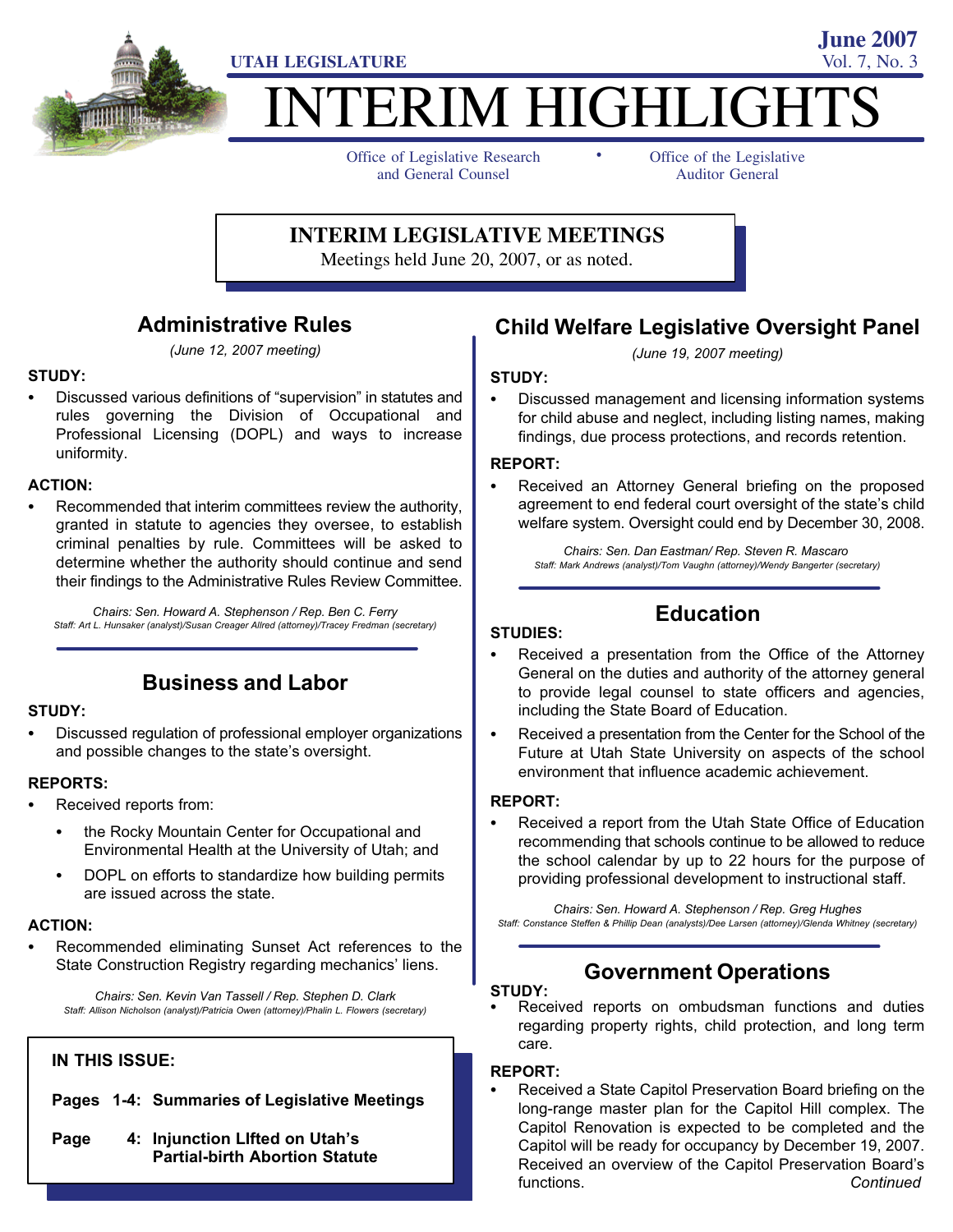# Interim Highlights - *June*<sup>2007</sup> **Page 2**

#### ACTIONS: -

- Recommended extending the sunset date of bonding authorization for the Veterans Nursing Home in Ogden to December 31, 2013.
- Recommended the recodification of Title 63, State Affairs in General.

Chairs: Sen. Peter C. Knudson / Rep. Glenn Donnelson Staff: Benjamin Christensen (analyst)/Eric Weeks (attorney)/Brooke Ollerton (secretary)

#### Health and Human Services

#### REPORTS:<br>—

- Received a report on the Department of Health's (DOH) Gold Medal Schools Program, including the cost of expanding the program, which promotes physical activity and good nutrition.
- Reviewed legislation to require health insurers to offer coverage for surgical procedures for morbid obesity.
- Received a DOH report on health care cost and quality data available to consumers and funding needed to implement H.B. 9, "Health Care Cost and Quality Data" (2007).

Chairs: Sen. D. Chris Buttars/ Rep. Paul Ray Staff: Mark Andrews (analyst)/Catherine Dupont, Thomas Vaughn (attorneys)/Joy Miller (secretary)

#### Higher Education Task Force

#### (May 17, 2007 meeting)

#### STUDIES:<br>-

- Received a presentation from the Utah Commissioner on Higher Education on the missions of the institutions of higher education within the state system.
- Received a presentation by committee staff on the history of applied technology education governance in Utah.

#### ACTION:<br>..

Identified issues for future study.

Chairs: Sen. Greg Bell / Rep. Kory Holdaway Staff: Connie Steffen, Allison Nicholson (analysts)/Dee Larsen (attorney)/Glenda Whitney (secretary)

**Judiciary** 

## STUDIES:<br>--

- Discussed creating a statutory presumption against awarding custody of a minor to a person convicted of a sexual offense against a minor.
- Discussed the issue of statutorily providing for a presumptive personal representative to present and resolve claims regarding wrongful death, liability, and uninsured motorists.
- Conducted a sunset review of the Administrative Office of the Courts (AOC).

#### REPORT:

 Received a report from the AOC regarding: the Mandatory Education Course; Small Claims Court; and the Alternative Dispute Resolution Program.

- ACTION:
- Recommended "Exoneration and Innocence Assistance" as a committee bill.

Chairs: Sen. Greg Bell / Rep. Douglas Aagard Staff: Jerry Howe (analyst)/Esther Chelsea−McCarty (attorney)/Brooke Ollerton (secretary)

#### Judicial Retention Election Task Force

(May 18, 2007 & June 19, 2007 meetings)

REPORT: -

- Received a committee staff report comparing the judicial performance programs reported in various states' Voter Information Pamphlets.
- Received a committee staff review of voting trends in Utah's judicial retention elections.

Chairs: Sen. D. Chris Buttars / Rep. Curtis Oda Staff: Jerry Howe (analyst)/Mark Steinagel (analyst)/Esther Chelsea−McCarty (attorney) Chris Parker (attorney)/Brooke Ollerton (secretary)

#### Law Enforcement and Criminal Justice

#### REPORTS:<br>—

- Received a report from the Utah Department of Corrections and the Utah Sexual Violence Council on the effectiveness of sex offender treatment and the need for more treatment resources.
- Received a report from the Office of Crime Victim Reparations regarding the storage of Sexual Assault Forensic Exam (Code−R) Kits.

#### ACTIONS: -

• Recommended as committee bills: "Parole Amendments;" "Controlled Substances and Paraphernalia;" and "Disclosure of Identity to Officer."

> Chairs: Sen. Jon Greiner / Rep. DeMar "Bud" Bowman Staff: Stewart E. Smith (analyst)/Susan Creager Allred (attorney) Wendy Bangerter (secretary)

#### Legislative Process Committee

(June 15, 2007 meeting)

# STUDIES:<br>-

- Discussed potential interim study items.
- Discussed General Session schedule issues, including starting date, federal holidays, and a mid−session recess.

Chairs: Sen. Lyle Hillyard / Rep. Roger Barrus Staff: John Cannon (analyst)/John Fellows (attorney)/Joy Miller (secretary)

#### Local Issues Task Force

#### (May 23, 2007 meeting)

#### STUDIES:<br>--

- Discussed issues relating to forms of municipal government.
- Discussed issues concerning financing of school buildings.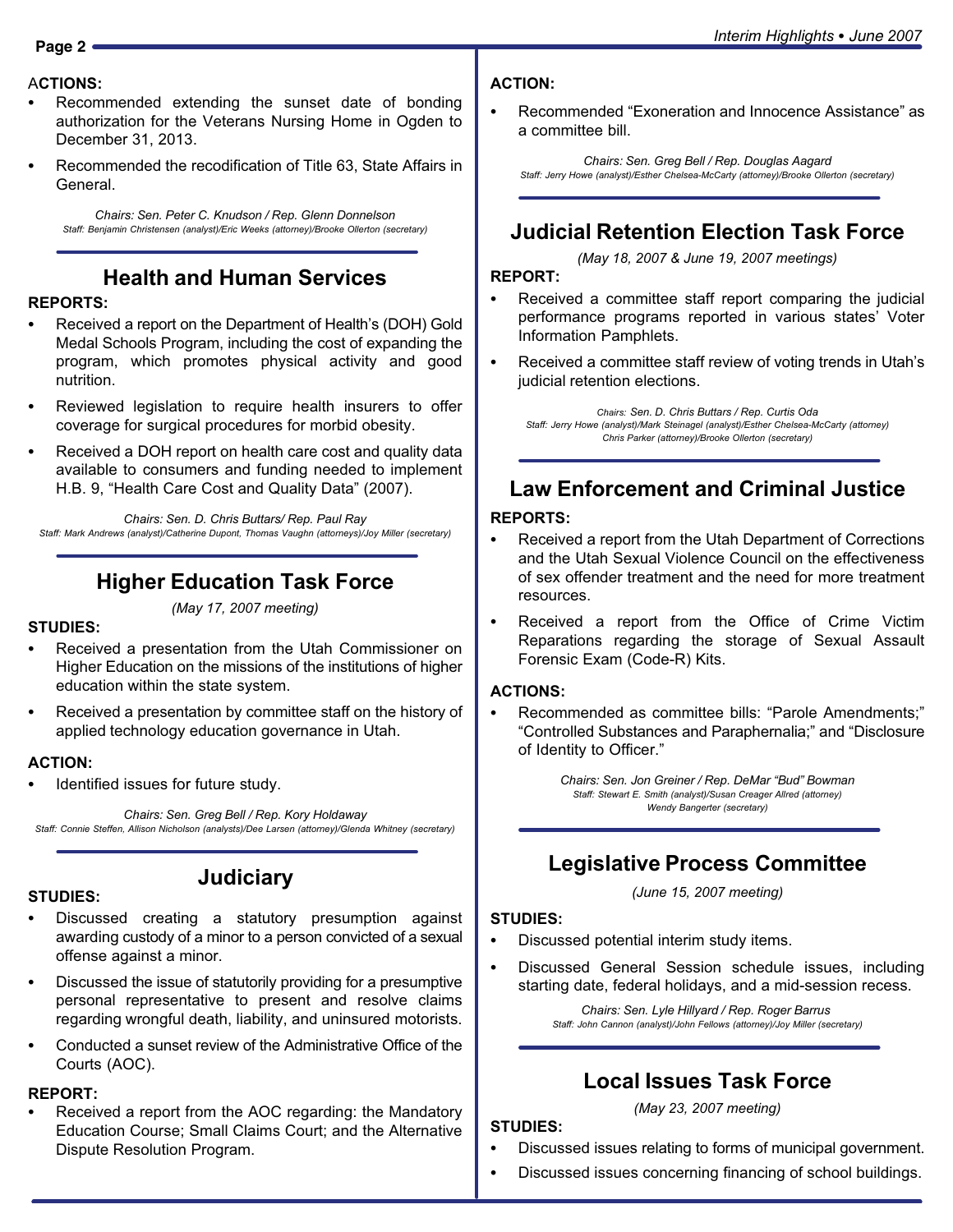## Local Issues Task Force

(June 19, 2007 meeting)

# STUDIES:<br>--

- Discussed school building funding equalization proposals, including proposed legislation for statewide equalization and a proposal for countywide equalization.
- Discussed a proposal by the Utah League of Cities and Towns related to changes in municipal forms of government.

# REPORT:<br>-

Received a committee staff presentation on school finance.

Chairs: Sen. Carlene M. Walker / Rep. Aaron Tilton Staff: Joseph T. Wade (analyst)/Phillip V. Dean (analyst)/Robert H. Rees (attorney) Angela D. Oakes (attorney)/Wendy Bangerter (secretary)

#### Natural Resources, Agriculture, and Environment

## STUDIES:<br>--

- Discussed case law regarding nonprofit water companies and proposed modifications to Title 16, Chapter 6a, Utah Revised Nonprofit Corporations Act.
- Discussed a groundwater management proposal for the Escalante Valley area of Southern Utah.

#### REPORTS: -

- Received a report from the State Energy Advisor on the Utah Energy Summit, the Blue Ribbon Advisory Council on Climate Change, climate registry, the Western Climate Initiative, and energy efficiency.
- Received a report prepared by water conservancy districts, the Division of Water Resources, and other water entities on state river systems and state water development projects in Utah.
- Received a report from the Department of Agriculture and Food on controlling the Japanese Beetle infestation in Utah County.

Chairs: Sen. Darin Peterson / Rep. Roger E. Barrus Staff: Brian Allred (analyst)/Emily R. Brown (attorney)/Joy Miller (secretary)

#### Political Subdivisions

## STUDIES:<br>--

- Discussed issues relating to the process for incorporation of a town, including changes made by H.B. 466, "Incorporation of a Town Amendments" (2007 General Session).
- Discussed issues relating to eminent domain, including severance damages for property remaining after a portion is taken by eminent domain but no structure is built on the taken property.

#### REPORT:

 Received a report from the Envision Utah Public/Private Partnership regarding its history and activities.

Chairs: Sen. Dennis Stowell / Rep. Fred Hunsaker Staff: Joseph Wade (analyst)/Robert Rees (attorney)/Wendy Bangerter (secretary)

# Public Utilities and Technology

#### REPORTS: -

- Received reports from PacifiCorp Energy and others on the use of nuclear power for generating electric energy and how nuclear power compares to other fuel sources. Discussed Utah's future energy needs and fuel sources.
- Received a report from Mid−American Holding Company describing Renewables (Energy) Portfolio Standards (RPS). RPS is an agreement to use a variety of renewable energy fuel sources to provide electric power.
- Received a report from the State's Energy Advisor on:
	- the Utah Energy Summit, state energy efficiency workshops, and the Western Climate Initiative signed by Governor Huntsman on behalf of Utah.
	- the reduction of greenhouse gases as related to the use of coal and oil.

Chairs: Sen. Scott K. Jenkins / Rep. Michael Noel Staff: Richard North (analyst)/Christopher Parker (attorney)/Tracey Fredman (secretary)

#### Revenue and Taxation

#### REPORTS: -

- Received a report on state tax collection trends. General Fund revenues are expected to exceed target by \$58 to \$85 million in FY 2007 and Education Fund revenues are expected to exceed target by \$102 to \$175 million.
- Received a report from the Office of Legislative Fiscal Analyst on recent trends in the Utah economy.
- Received a report on Utah state and local taxes and total own source revenue compared to other states. For FY 2005, state and local taxes were 10.94% of personal income, 21st highest in the nation. Total own source revenue, which includes both taxes and fees, were 15.9% of personal income, 10th highest in the nation.
- Received a report regarding Department of Commerce fees that accrue to the General Fund.

Chairs: Sen. Wayne Niederhauser / Rep. John Dougall Staff: Bryant Howe, Phillip Dean, & Leif Elder (analysts)/Rebecca Rockwell & Angela D. Oakes (attorneys) Phalin Flowers (secretary)

#### Tax Review Commission

(June 15, 2007 meeting)

# STUDIES:<br>-

- Reviewed guiding principles and issues regarding the development of an ideal sales and use tax system.
- Reviewed options for defining business inputs for purposes of exempting these inputs from the sales and use tax.
- Reviewed policy and statutory issues regarding the General Fund Budget and the Education Budget Reserve Accounts.

#### REPORT:

Received a report on trends in funding public education.

Chairs: M. Keith Prescott / David J. Crapo Staff: Phillip V. Dean (analyst)/Leif G. Elder (analyst)/Bryant R. Howe (assistant director)

Angela D. Oakes (attorney)/Rebecca L. Rockwell (attorney)/Phalin L. Flowers (secretary)